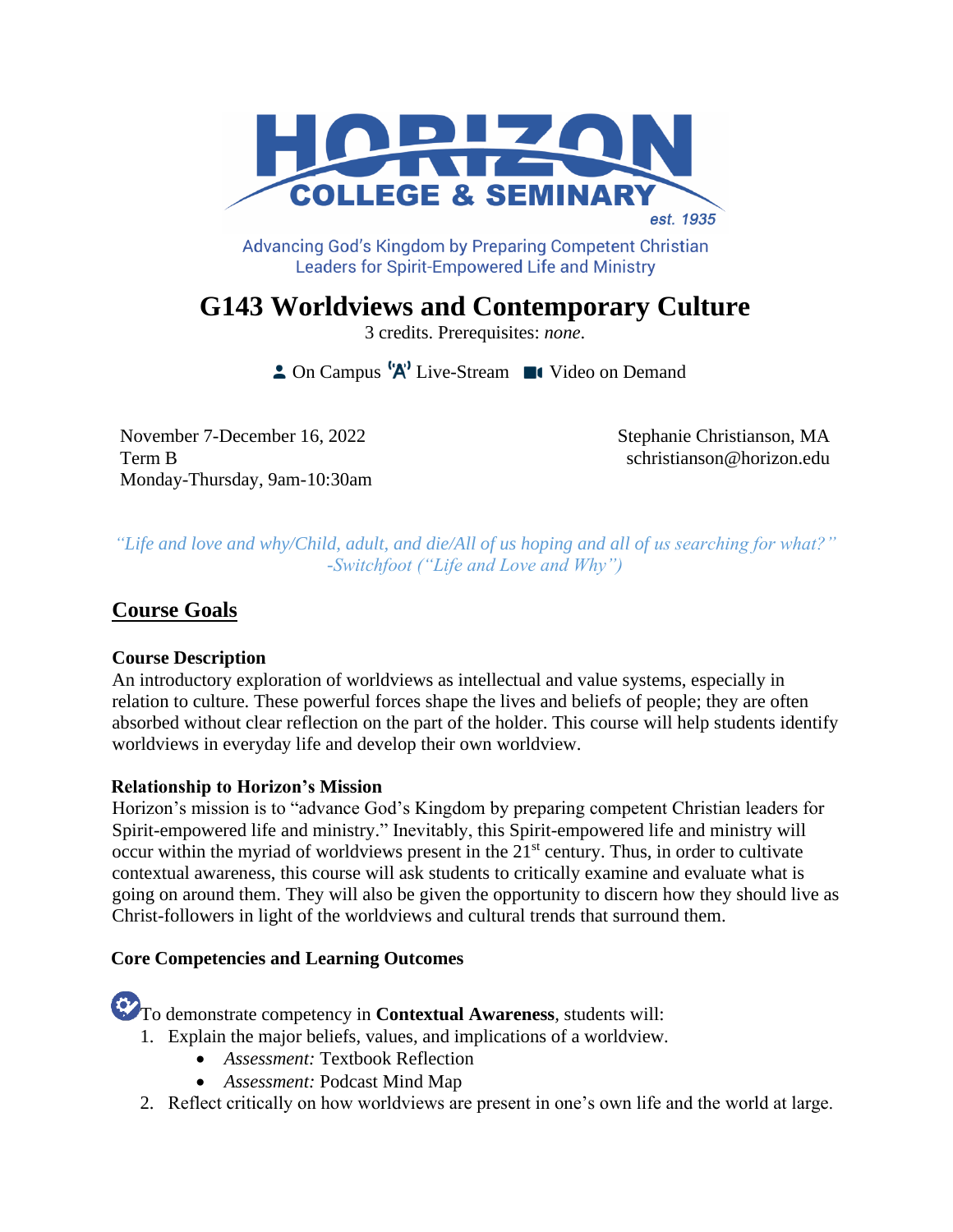- *Assessment:* Textbook Reflection
- *Assessment:* Letter of Response to a Friend's Worldview
- *Assessment:* Worldviews in Shopping Presentation
- 3. Observe the indicators of worldviews and cultural influences within a variety of contexts.
	- *Assessment*: Letter of Response to a Friend's Worldview
	- *Assessment:* Worldviews in Shopping Presentation
- 4. Recognize the influences that shape their own worldview and implement practices that continue to develop a mature Christian worldview.
	- *Assessment*: Textbook Reflection
	- *Assessment*: Worldview Interview

## **Course Work**

### **Required Readings**

Sire, James W. *The Universe Next Door: A Basic Worldview Catalog*. 6th edition. Downers Grove, IL: IVP Academic, 2020. ISBN: 978-0-8308-4938-3

Wilkens, Steve, and Sanford, Mark L. *Hidden Worldviews: Eight Cultural Stories That Shape Our Lives*. Downers Grove, IL: IVP Academic, 2009. ISBN: 978-0830838547

\*\*While students have the benefit of accessing their textbooks online through the [Digital](https://libguides.thedtl.org/home)  [Theological Library,](https://libguides.thedtl.org/home) they will not have access to the Digital Theological Library upon graduation. Therefore, we encourage students to purchase select textbooks to build their personal library. For your convenience, Horizon has partnered with Kennedy's Parable to provide textbooks.

### **Course Assignments and Activities**

**Portfolio Components.** *Letter of Response to a Friend's Worldview.* This assignment must be edited and submitted for the *Contextual Awareness* e-project in your Portfolio on *Portfolium*. See the Portfolio Guide: "What Goes in My Portfolio" for further information.

1. *Textbook Reflection*

This two-part assignment is meant to give you a broad introduction to some of the worldviews/cultural stories present in our culture so you can begin the process of engaging critically and in a Christ-like manner.

Read *Hidden Worldviews* in its entirety. See a suggested reading schedule in Appendix A. From *Hidden Worldviews*, select either Consumerism **OR** Individualism. For the chosen hidden worldview:

a) Describe the hidden worldview.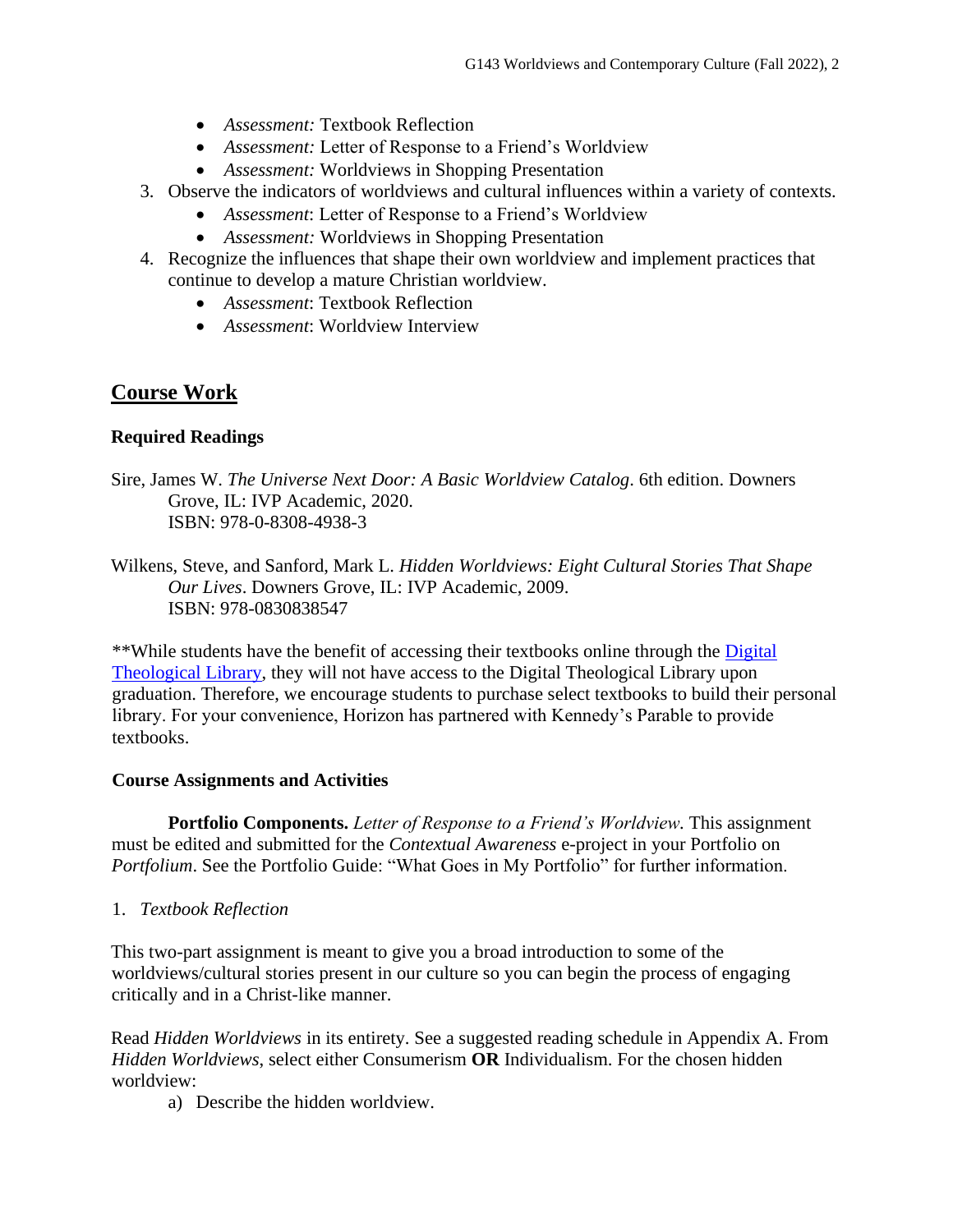- b) Explain one positive outcome of the hidden worldview.
- c) Explain how you see the hidden worldview influencing your life. Give two or more concrete examples of its influence in your life.
- d) Suggest two or more practices you can do which will combat the hidden worldview's influence in your life.

You **DO NOT** have to read *The Universe Next Door* in its entirety. From *The Universe Next Door*, select either Naturalism **OR** the New Age. Read the chosen chapter carefully. For the chosen worldview:

- a) Describe the worldview.
- b) Explain how this worldview differs from your current understanding of a Christian worldview.
- c) Give two or more concrete examples of this worldview's presence in broader Canadian culture.

Be sure to indicate that you have completed the required reading on the title page of your assignment. Use the Textbook Reflection Template provided under "Lessons."

- Related learning outcome(s): *#*1, #2, and #4.
- **Assignment length:**  $2\frac{1}{2}$  -3 pages double-spaced (approximately  $1\frac{1}{2}$  pages per worldview or hidden worldview).
- **Due date:** November 17, 2022.

### *2. Podcast Mind Map*

Listen to Season 1 Episode 1 ["What is Post-Christian Culture?"](https://thisculturalmoment.podbean.com/e/what-is-post-christian-culture/) of the podcast *This Cultural Moment*, which provides an important introduction to our current cultural climate. Create a mind map where you outline the main ideas, supporting points, examples discussed, and conclusions reached in the podcast. You can either create your mind map by hand or digitally. Find an example of a mind map on Populi under the Lesson "Mind Map Example."

- Related learning outcome(s): #1.
- **Assignment length:** 1 page.
- **Due date:** November 21, 2022.

## *3. Worldview Interview.*

Students will have the opportunity to dialogue with their professor in regard to the following items, in order to support the ongoing development of his or her worldview:

- a) What factors or influences have shaped your worldview up to this point? How have these factors or influences shaped your worldview?
- b) Share some examples of values/commitments you hold, explaining how they are a direct result of your answer to one of Sire's 8 Worldview Questions.
- c) Share some examples of decisions you have made, explaining how these were a direct result of your answer to one of Sire's 8 Worldview Questions.
- d) Explain how you intend to further develop your worldview.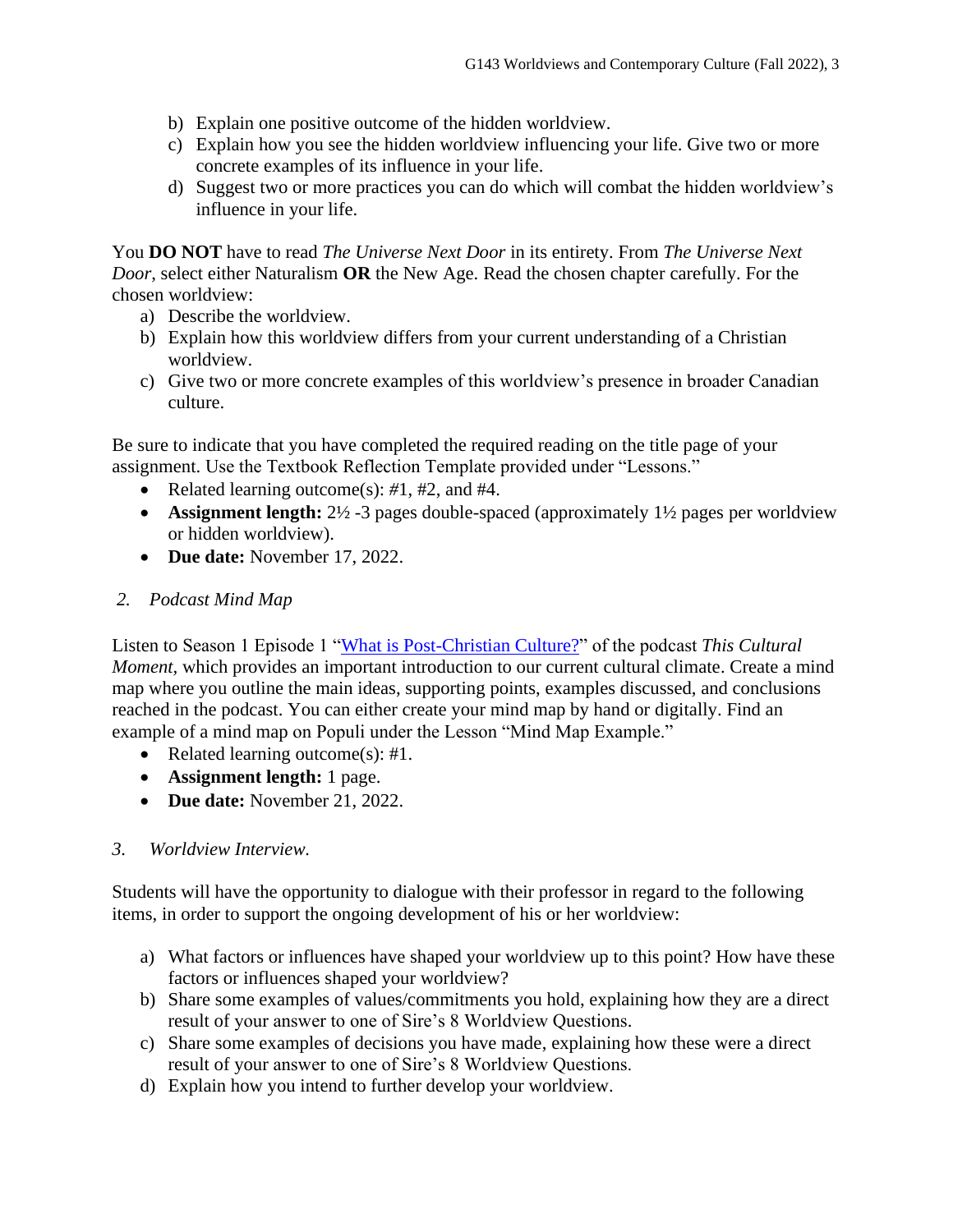It is recommended that the student takes notes into this interview in relation to the 4 questions above but is also familiar enough with his or her answers so that a flowing conversation can be had between the student and the professor.

- Related learning outcome(s): #4.
- **Assignment length**: 12-15 minutes.
- **Interview date**: November 25, 2022. \*More interview dates will be made available if necessary.

## *4. Draft of Christian Worldview Statement.*

If you take a full degree at Horizon, in your final year of studies, you will take a course called Integrative Seminar with Portfolio (ISP). One of your assignments in that course will be to develop your own *Christian Worldview Statement*. In order to start you on this assignment, answer James W. Sire's 8 Worldview Questions as found in the template "Christian Worldview Statement Template," found on Populi under the Lesson "Christian Worldview Statement Template." Keep this document so you can refer back to it when it comes times to write your own *Christian Worldview Statement* in ISP. Even if you do not intend to complete a degree at Horizon, this exercise is still greatly beneficial in helping you to articulate what your worldview is right now. This assignment will not be assessed for competency but must be completed or it will count as an unexcused late assignment. The professor will provide you with feedback that will prove helpful when you go to write your *Christian Worldview Statement* at the end of your degree.

- **Assignment length**:  $1\frac{1}{2} 2$  pages.
- **Due date**: November 30, 2022.

## *5. Letter of Response to a Friend's Worldview*

For this assignment, use the "Letter Template" found under "Lessons" on Populi. Make sure to fill in your name where directed (i.e., *Your Name Here*). Imagine you received this letter from a friend. Your task is to write a letter of response to your friend using first-person language. You must diagnose what worldview(s) is present in your friend's letter, communicate how your convictions differ as a disciple of Christ from those of your friend, and show your love and care for your friend in the tone and content of your letter. This imagined correspondence will give you the opportunity to learn how to dialogue with others who have different worldviews and convictions than you.

Include the follow elements:

- a) **INTRODUCTION**: Establish a connection with your friend. Use your imagination!
- b) **EVALUATION**: Based on the course material and textbook reading, tell your friend what worldview(s) you think is at play in her letter. Explain to your friend **why** you think this worldview(s) is present in her letter, specifically referring to the letter she wrote to you. Make sure to cite the textbooks or the class notes at least 2 times in this section of the letter to aid in your evaluation.
- c) **CRITIQUE**: As a disciple of Christ, what are 3 correctives or changes you would offer to your friend in response to what she has shared with you in the letter? What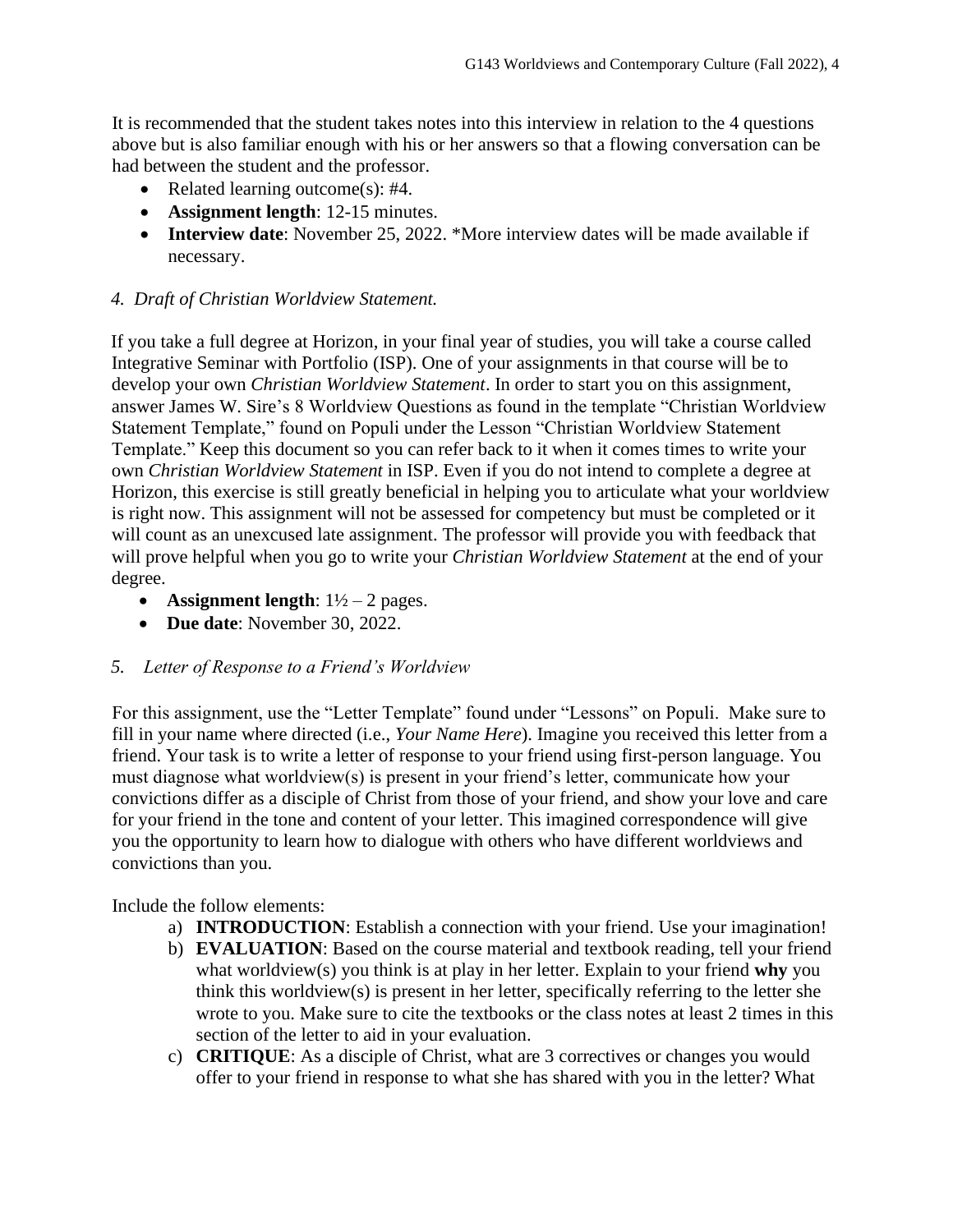Christian worldview commitments are important to communicate in your letter of response?

d) **SIGN-OFF:** End your letter in a way that signals you are open for more communication and conversation with your friend about these matters.

Throughout the letter include the important element of **CARE**. Ask yourself: "How will I communicate my thoughts to my friend in a Christ-like manner?" Demonstrate Christ-like care, concern, and the ability to engage with your friend and her worldview.

- Related learning outcome(s): #2 and #3.
- **Assignment length:** 2-3 pages double-spaced.
- **Due date:** December 5, 2022.
- *6. Worldviews in Shopping Presentation.*

There are two options for this assignment.

**Option A**: For an hour, browse through some popular online shopping destinations, looking for different worldviews, "ism's," and cultural stories in the products available:

- amazon.ca (see the Bestsellers section especially)
- chapters.indigo.ca
- clothing stores (pay attention to t-shirts with text on them)
- etsy.com

**Option B**: Visit a mall. For one hour, walk around and observe the different worldviews, "ism's," and cultural stories at play in this setting. Pay attention to advertisements, products available, etc.

From this experience, prepare a 4–6-minute presentation for the class that will aid in the class' corporate discovery of the variety of worldviews that are present in our daily lives. Follow these steps:

- a) Introduce yourself to the audience and give a thesis statement for your presentation. (E.g., My name is \_\_\_\_ and I am going to show you an example of \_\_\_\_\_ that I found while I was online shopping.)
- b) Identify and define one worldview, "ism," or cultural story that you found in your online shopping or at the mall. Your definition should be clear and provide a good amount of detail. **DO NOT** skip this step, as it provides the foundation for your presentation.
- c) Relate the definition you gave in Part B to the screen shot or photo of the worldview, "ism," or cultural story you found in your online shopping or at the mall. Make sure to specifically articulate how this screen shot or photo is an example of the worldview, "ism" or cultural story you defined in Part B.
- d) Explain the consequences of the worldview, "ism," or cultural story you saw in your online shopping or at the mall. How do these things affect our society? How could these things affect us personally?
- e) Conclude your presentation by briefly reminding your audience what you have said.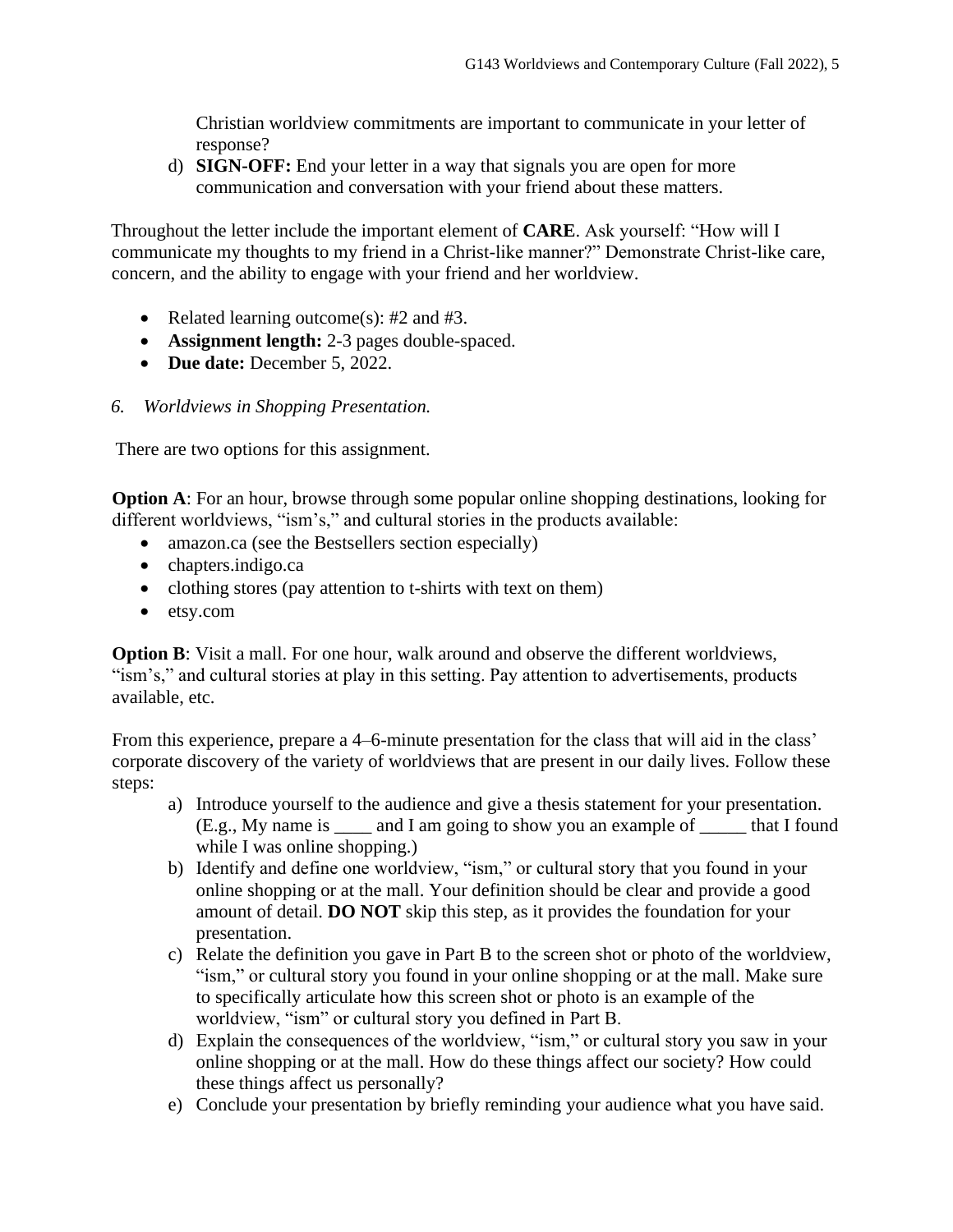Include **one screen shot** of the worldview, "ism," or cultural story you found in your online shopping, or **one photo** of the worldview, "ism," or cultural story you found at the mall. Be prepared to ask your classmates questions about their observations and to have your classmates ask you questions about your observations.

- Related learning outcome(s): #2 and #3.
- **Assignment length:** 4–6-minute presentation.
- **Presentation date:** December 7, 2022. \*More presentation dates will be added as necessary.

## **Video-on-Demand (VOD) Student Requirements**

As indicated on the course schedule, this class is being offered by VOD. Students taking the course through VOD are required to indicate this during their course registration. While VOD recordings are available for any student who may be absent from class, non-VOD students are expected to attend class live following the class attendance policy.

- For this course, VOD students have the same assignment due dates as in-class students.
	- o **NOTE**: For the *Worldviews in Shopping Presentation,* VOD students will need to **make a video of their presentation and submit it to the professor on Populi before December 7, 2022 at 8AM**. The video should be uploaded to a content hosting site like YouTube, and the link sent to the professor. The video will then be played for the rest of the students to contribute to the corporate learning experience.
- Each week, VOD students are required to watch and engage with all lecture content and in-class activities from that week's classes.
	- o By Monday at 4:30PM each week, VOD students will have a short Zoom call with the professor to discuss the following items. The time can be negotiated between the student and the professor but must be before 4:30PM. In this call, the student will
		- 1) affirm he/she has watched the required recording for the last seven days,
		- 2) summarize one thing he/she learned that week that will help him/her reach the course learning outcomes,
		- 3) explain at least one question he/she had after watching the class recording, and
		- 4) provide evidence of his/her participation in at least one in-class learning activity from that week. Post this evidence in the appropriate week's Discussion on Populi (VOD Students Week #1 In-Class Activities, etc.)
- In order to pass the course, VOD students must submit all of their VOD weekly submissions. These submissions are marked are pass/fail based on whether or not they demonstrate thoughtful engagement with the lecture content and in-class activities.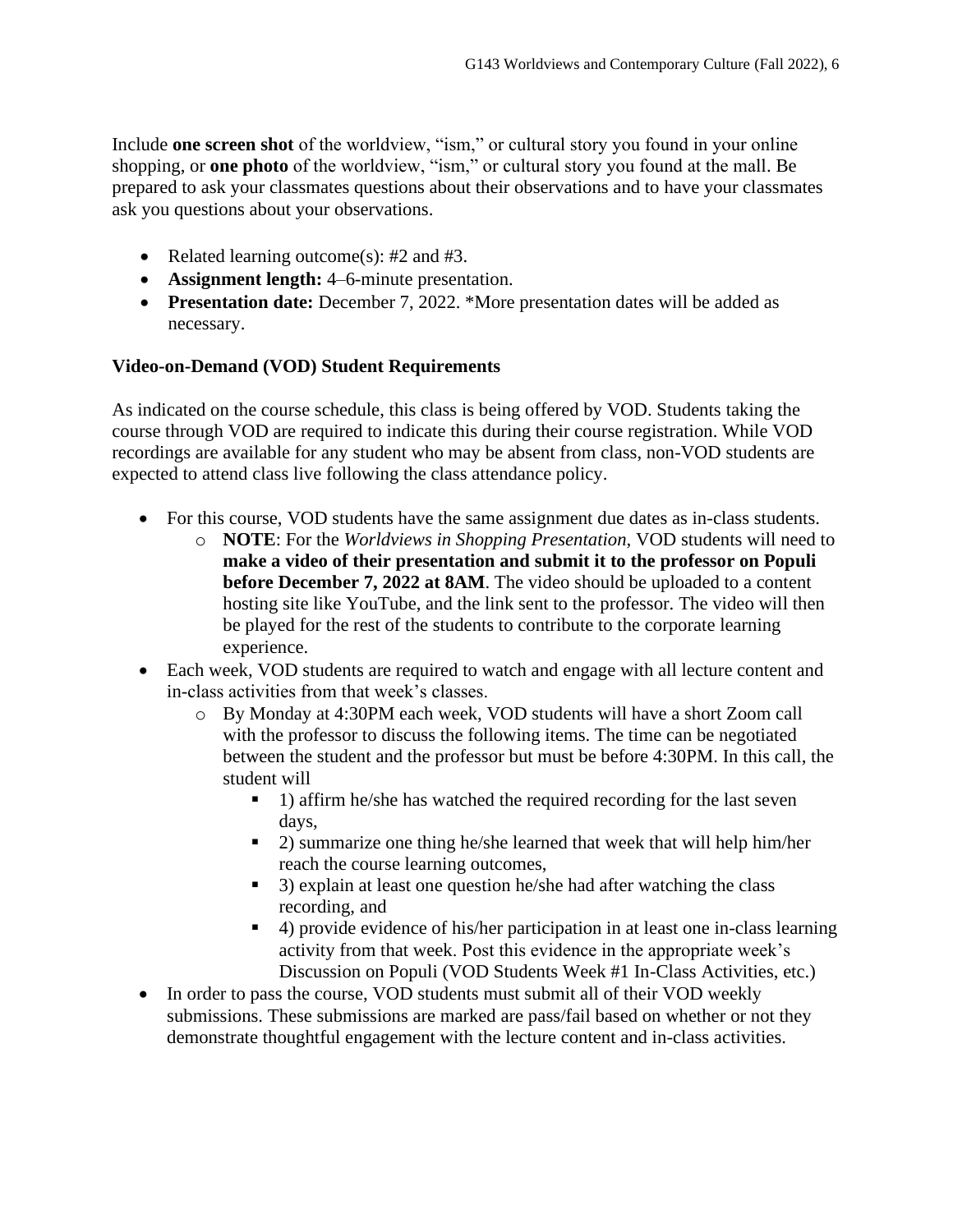**Estimate of Time Investment** *(individual time investments may vary)* 

| Classroom time                                | 28.5 hrs        | N/A               |
|-----------------------------------------------|-----------------|-------------------|
| 1. Textbook Reflection                        | $35$ hrs        | November 17, 2022 |
| Reading: 28 hours                             |                 |                   |
| Writing: 7 hours                              |                 |                   |
| 2. Podcast Mind Map                           | 3 hrs           | November 21, 2022 |
| 3. Worldview Interview                        | $7 \text{ hrs}$ | November 25, 2022 |
| 4. Draft of Christian Worldview Statement     | $3 \text{ hrs}$ | November 30, 2022 |
| 5. Letter of Response to a Friend's Worldview | 8 hrs           | December 5, 2022  |
| 6. Worldviews in Shopping Presentation        | 7 hrs           | December 7, 2022  |
|                                               |                 |                   |
| $Total =$                                     | $91.5$ hrs      |                   |

### **Assessment Rubrics**

Students will be able to access course and assignments rubrics on Populi under the Lesson "G143 Assessment Rubrics" by the first day of class.

#### **Course Outline \*subject to change**

| November 7-14              | Unit I: Why Worldview?                   |
|----------------------------|------------------------------------------|
| November 15-21             | Unit II: Understanding Our Story         |
| November 22-November<br>30 | Unit III: Diagnosing Dominant Worldviews |
| December 1-8               | Unit IV: Responding as Disciples         |

• First submissions of assignments will not be accepted after December 9, 2022.

| Monday, December 12    | Resubmission of Textbook Reflection (as necessary)             |
|------------------------|----------------------------------------------------------------|
|                        | Resubmission of <i>Podcast Mind Map</i> (as necessary)         |
| Tuesday, December 13   | Resubmission of Letter of Response to a Friend's Worldview (as |
|                        | necessary)                                                     |
| Wednesday, December 14 | Resubmission of <i>Worldview Interview</i> (as necessary)      |
|                        | Resubmission of Worldviews in Shopping Presentation (as        |
|                        | necessary)                                                     |
| Thursday, December 15  | Secondary resubmissions (as necessary)                         |
| Friday, December 16    | Additional resubmissions (as necessary)                        |

• No resubmission of assignments will be accepted after December 16, 2022.

## **Academic Policies**

### **General Assignment Guidelines**

Please see the Horizon [Format Guide](https://www.horizon.edu/students/resources/) for assignment submission, grammar, and formatting guidelines.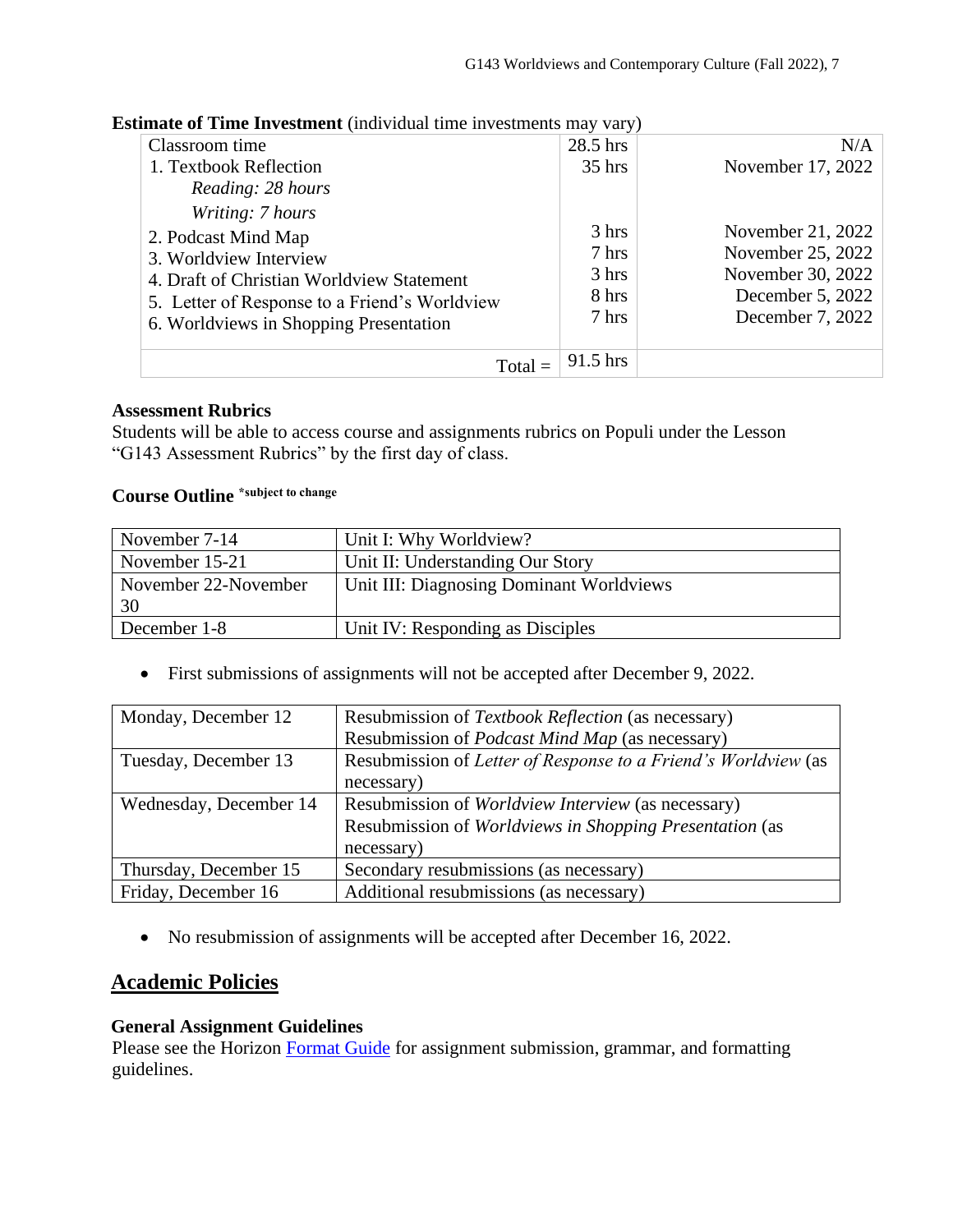### **Late Assignments and Extensions**

Students are expected to submit work by the assigned due dates, as part of their development of the Leadership and Administration competency. To submit extension requests, students must submit the *[Assignment Extension Request Form](https://horizon.edu/forms/student/)* online and *before the due date*. Professors may grant extensions in the case of extenuating circumstances, such as significant illness or a family emergency. Furthermore, no extensions will be granted beyond the final day of a term or semester.

Unexcused late submissions will be tracked across each student's program. If one assignment is submitted more than five days late or if a student incurs multiple instances of unexcused late submissions, it will result in academic discipline, such as required tutoring, academic probation, failure of the course, or failure to qualify for graduation. Similar to standard human resource employment practices, students will receive warnings and conditions with increasing severity of academic discipline.

### **Resubmission of Assignments**

Students have until the last day of revision week to submit revisions. Students can generally submit up to two revisions for each assignment, although a professor may accept more revisions if the professor determines the student is addressing all of the professor's instructions and making significant progress toward achieving competency.

### **Horizon College Assessment of Student Work**

The goal of courses is to help students develop the stated competencies, not earn letter grades. Assignments are the means by which instructors evaluate development of those competencies. Consequently, students do not earn overall "grades" on individual assignments. Instead, assessment focuses on measuring students' competency as outlined in the syllabus and assignment rubric. For purposes of transferability to other institutions, the final competency designations will be translated to a comparable letter grade on a traditional transcript. The tables below explain Horizon's approach:

|   | <b>Horizon CBE Scale</b> | <b>Descriptor</b>                                                                                                       | Letter | Grade | $U$ of $S$         |
|---|--------------------------|-------------------------------------------------------------------------------------------------------------------------|--------|-------|--------------------|
|   |                          |                                                                                                                         | Grade  | Point | <b>Equivalency</b> |
| E | Exceeding                | Student exceeded competency                                                                                             | $A+$   | 4.0   | 90-100             |
|   |                          | requirements for more than 40% of the<br>learning outcomes and met requirements<br>for all remaining learning outcomes. | A      | 4.0   | 85-89              |
|   |                          |                                                                                                                         | $A-$   | 3.7   | 80-84              |
|   |                          | Student met competency requirements                                                                                     | $B+$   | 3.3   | 77-79              |
| M | Meeting                  | for all learning outcomes and may have                                                                                  | B      | 3.0   | 73-76              |
|   |                          | exceeded in 40% or less.                                                                                                | $B -$  | 2.7   | 70-72              |

Students pass a course only after they have demonstrated that they have *met or exceeded all*  competency requirements for a course. If the student chooses not to meet all course competency requirements, the course will not be sufficient to fulfill their program requirements at Horizon. Nevertheless, for transferability purposes, the student will receive a letter grade of  $C<sub>+</sub>$  or below on a traditional transcript.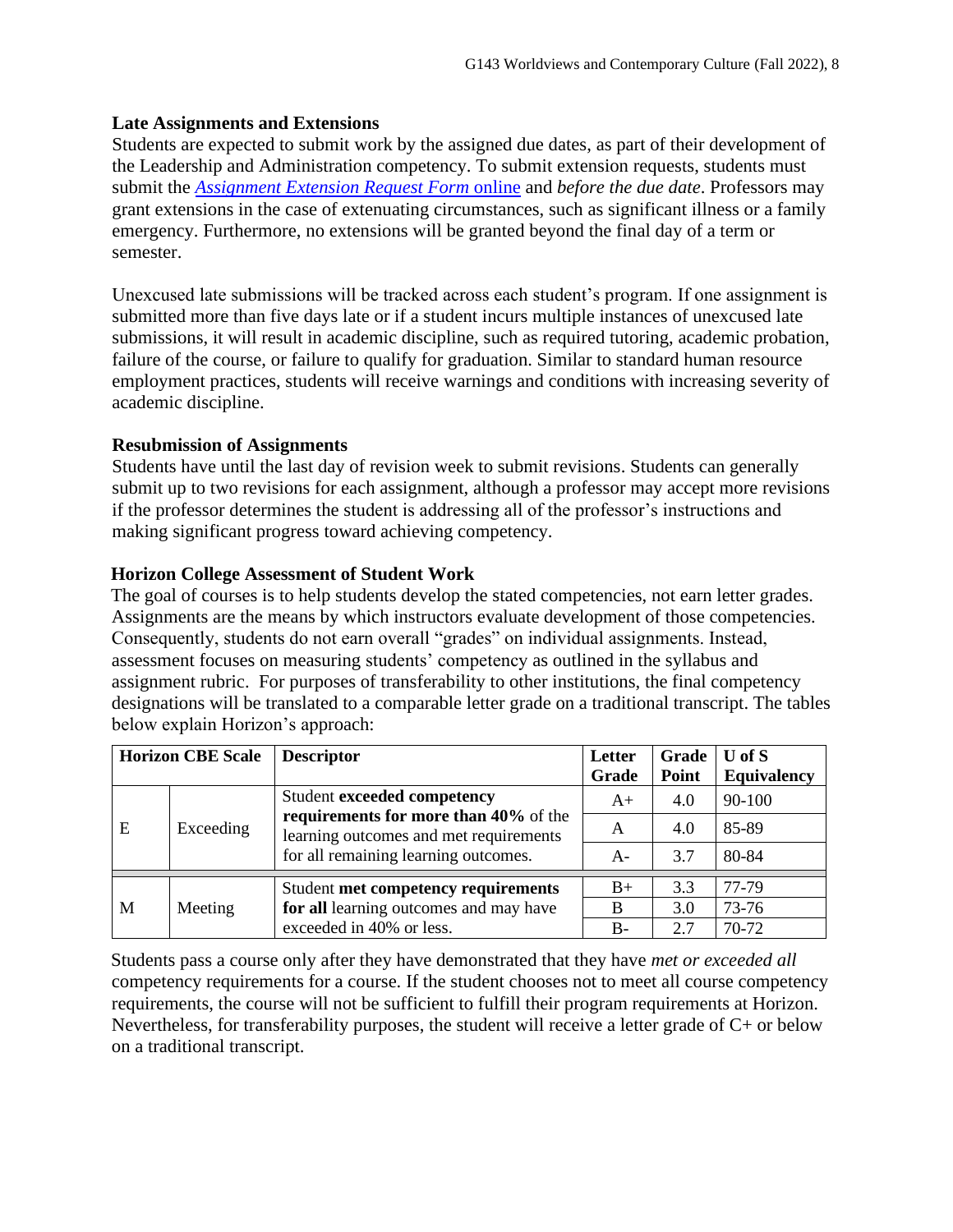| <b>BTM</b> | Beginning to<br>meet | Student was beginning to meet<br>competency requirements for any one<br>or more learning outcomes, and met or<br>exceeded competency requirements for all<br>other outcomes. | $C+$ | 2.3 | 67-69     |
|------------|----------------------|------------------------------------------------------------------------------------------------------------------------------------------------------------------------------|------|-----|-----------|
|            |                      |                                                                                                                                                                              | C    | 2.0 | 63-66     |
|            |                      |                                                                                                                                                                              | $C-$ | 1.7 | $60 - 62$ |
| <b>NYM</b> | Not yet<br>meeting   | Student was not yet meeting competency<br>requirements for one or more learning<br>outcomes.                                                                                 | $D+$ | 1.3 | 57-59     |
|            |                      |                                                                                                                                                                              | D    | 1.0 | 53-56     |
|            |                      |                                                                                                                                                                              | $D-$ | 0.7 | 50-52     |
|            |                      |                                                                                                                                                                              | F    | 0.0 | $0-49$    |

### **Academic Honesty**

Horizon uses the University of Saskatchewan definition of plagiarism described as "the presentation of the work or idea of another in such a way as to give others the impression that it is the work or idea of the presenter. Adequate attribution is required. What is essential is that another person have no doubt which words or research results are the student's and which are drawn from other sources" (Office of the University Secretary, 2012). Students are expected to give due recognition to sources from which all substantial phrases, sentences or even ideas are drawn. Note also that you may not submit work done in one course to satisfy the requirements of another course (unless both instructors agree beforehand to accept such work). See [here](http://www.turnitin.com/assets/en_us/media/plagiarism_spectrum.php) for examples of plagiarism and further guidelines in the [Student Handbook.](https://www.horizon.edu/students/resources/)

### **Disability Services Information**

If you would benefit from learning accommodations due to pre-existing physical or mental health conditions or learning disabilities, contact the Academic or Student Life departments at the beginning of the course. Horizon will work to meet your learning and/or physical needs where possible. If any conditions arise during the course that you wish to disclose, please contact us as soon as possible. In all cases you will need to provide current [documentation](https://www.horizon.edu/students/support/) of the disability or condition you wish to disclose. Horizon takes appropriate care to ensure confidentiality about any such disclosures. For more information, contact Bob Williamson, Dean of Students, at [bwilliamson@horizon.edu;](mailto:bwilliamson@horizon.edu) Jessie Lysholm, Associate Dean of Students, at [jlysholm@horizon.edu;](mailto:jlysholm@horizon.edu) or Leanne Bellamy, Academic Coach, at [lbellamy@horizon.edu.](mailto:lbellamy@horizon.edu)

### **Class Attendance**

Students should attend all classes in order to facilitate competency development. Students are expected to be present through the delivery method that they registered for, either on campus or through live-streaming with their camera on. A student must be present for the full duration of a class period in order to be registered as present for the class. In the case of illness or other unforeseen circumstances, students may miss one day of a module course or three days of class in a term or semester course without academic penalty. Students who are absent for more than the number of classes stated above will automatically fail the course. Students wishing to be exempted from this policy due to extenuating circumstances may make an academic appeal, where they will need to document and verify those circumstances. Students who miss a class are responsible to get missed notes or handouts from another student, rather than from the professor.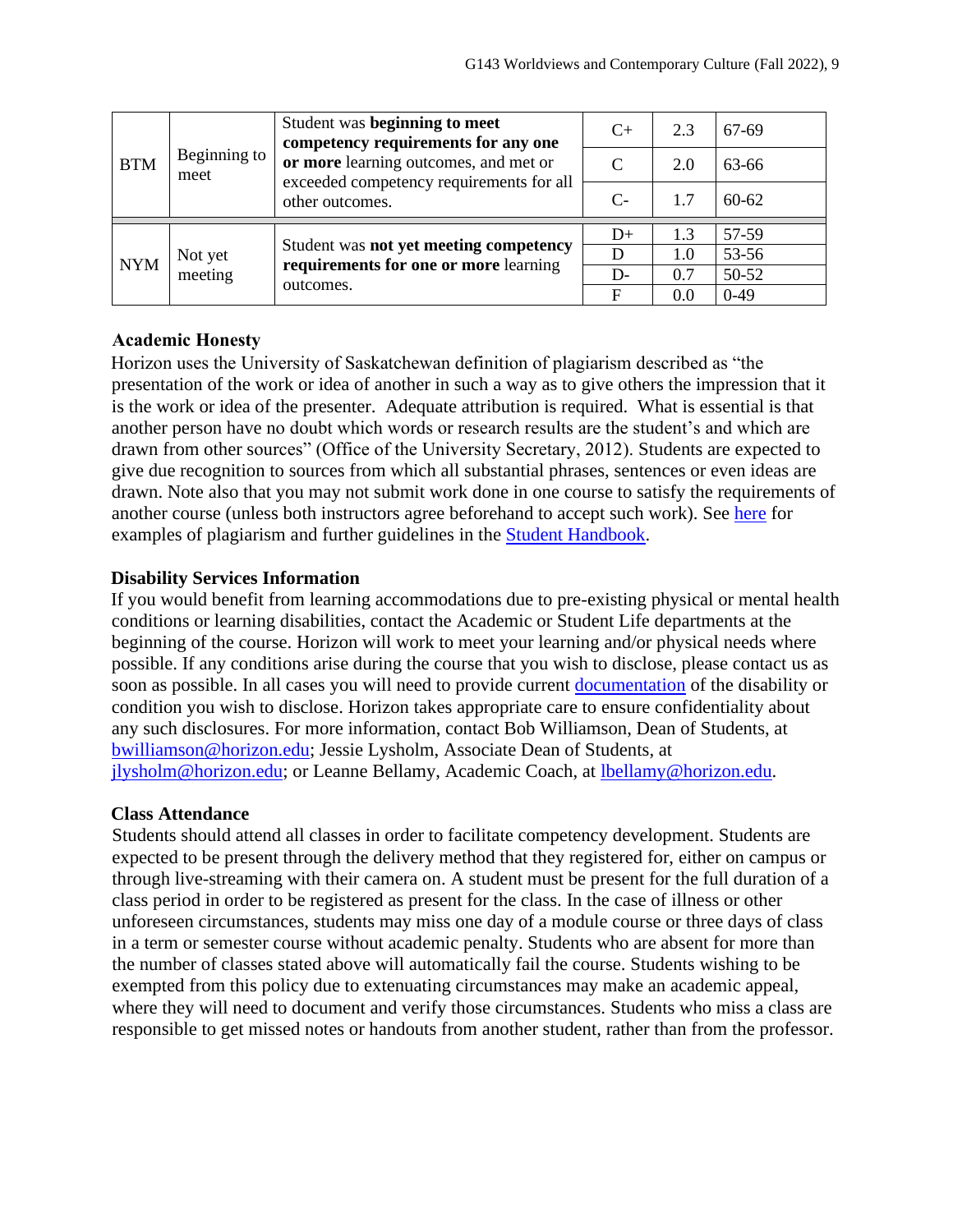### **Live-Streaming Etiquette**

Students taking the course through live-streaming are required to indicate this during their course registration. While live-streaming access is available for on-campus students who are unable to attend class due to illness, on-campus students are expected to attend class in person following the class attendance policy.

If attending class online via live-stream, in order to be marked present for class, you must keep your camera on and stay present and attentive throughout the class session, extending the gift of engagement. Access your class with a computer (preferably) or tablet, not a cell phone. Arrive to class on time, and dress as you would if you were attending class on campus. Join the class from a quiet space with minimal background noise, and mute your microphone until you wish to speak to the class.

### **Use of Technology**

Horizon encourages the use of electronic devices in the classroom to enhance learning. Careful consideration must be given to privacy issues, copyrighted materials, and the general care and concern for others. Please respect the following classroom policies:

- Please use online access for course learning only. This is a matter of respect for the instructor's teaching, your own learning, and fellow students who may be distracted by other uses.
- Students should secure permission from the instructor to record any teaching material. This includes PowerPoint slides, white board illustrations, notes, and any form of audio or video.
- Student feedback is a valuable input for course improvements. Please resolve any classroom grievance about the instructor or course with the instructor personally, through the Horizon College and Seminary grievance procedures, or the Populi-based course evaluations. It is inappropriate to air classroom grievances on a social media platform.
- When instructors use recording mechanisms in the classroom, recorded materials will be used for the sole purpose of instruction and cannot be released to any social media outlet without the written consent of the students whose images have been recorded.
- In general, it is not acceptable to share photographs or videos of students in the classroom setting without permission from those whose images appear in such media.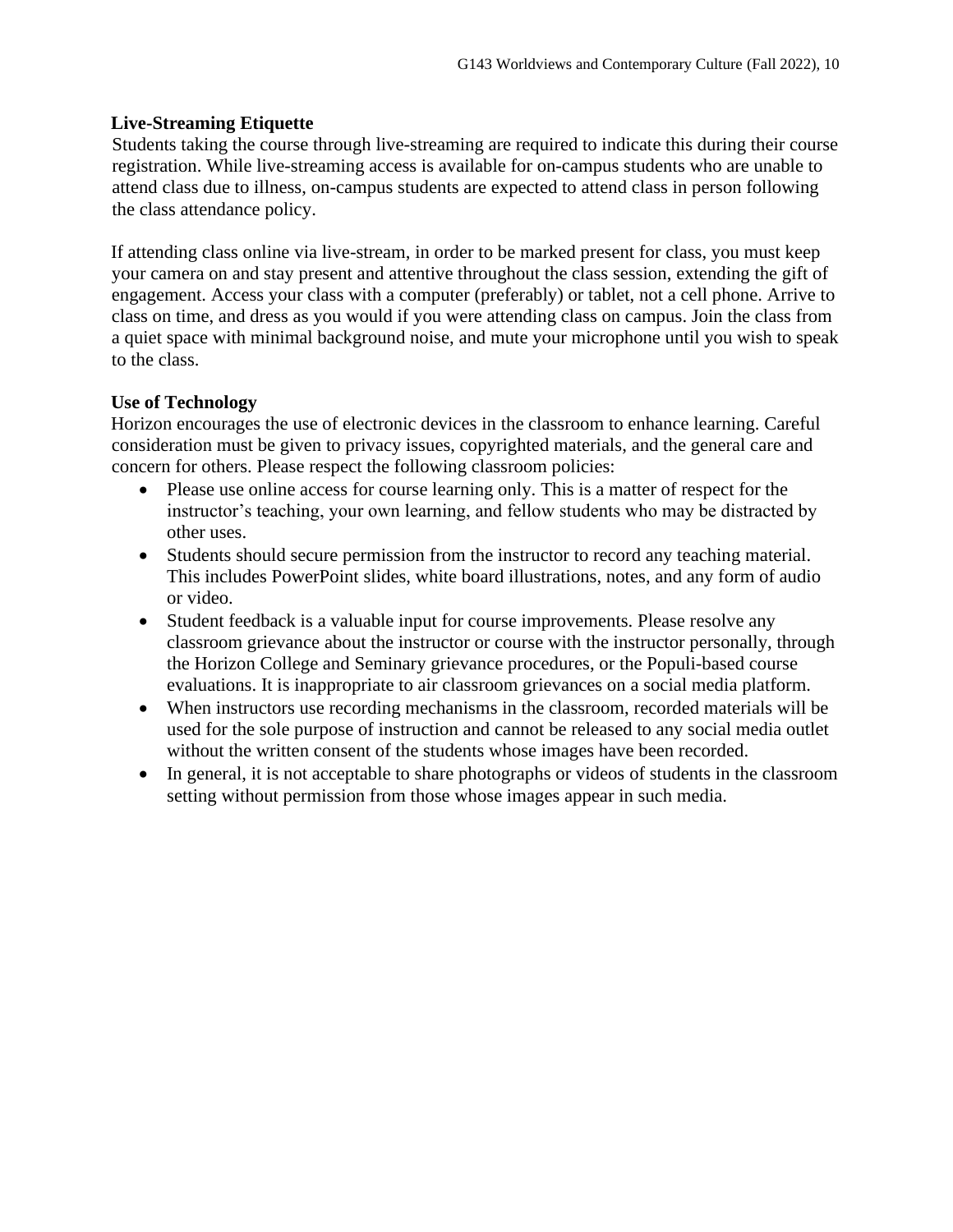#### **Bibliography**

- Bertrand, J. M. *Rethinking Worldview: Learning to Think, Live, and Speak in this World*. Wheaton, IL: Crossway, 2007.
- Bibby, Reginald. *Fragmented Gods: The Poverty and Potential of Religion in Canada*. Toronto, ON: Stoddart, 1990.
	- \_\_\_\_\_\_. *Mosaic Madness: The Poverty and Potential of Life in Canada*. Toronto, ON: Stoddart Publishing Co., 1987.
	- \_\_\_\_\_\_. *Restless Churches: How Canada's Churches Can Contribute to the Emerging Religious Renaissance*. Kelowna, BC: Wood Lake Books, 2004.
	- \_\_\_\_\_\_. *Restless Gods: The Renaissance of Religion in Canada*. Toronto, ON: Stoddard Publishing Co., 2002.

Blamires, Harry. *The Christian Mind*. Ann Arbor, MI: Servant Books, 1963.

\_\_\_\_\_\_. *The Post-Christian Mind*. Ann Arbor, MI: Servant Publications, 1999.

- Byers, Andrew. *Faith without Illusions: Following Jesus as a Cynic-Saint*. Downers Grove, IL: InterVarsity Press, 2011.
- Detweiler, Craig. *iGods: How Technology Shapes our Spiritual and Social Lives*. Grand Rapids, MI: Brazos, 2013.
- Eckman, James P. *The Truth About Worldviews: A Biblical Understanding of Worldview Alternatives*. Wheaton, IL: Crossway Books, 2004.
- Goheen, Michael W., and Bartholomew, Craig G. *Living at the Crossroads: An Introduction to Christian Worldview*. Grand Rapids, MI: Baker Academic, 2008.
- Greer, Robert C. *Mapping Postmodernism: A Survey of Christian Options*. Downers Grove, IL: InterVarsity Press, 2002.
- Hauerwas, Stanley. *A Better Hope: Resources for a Church Confronting Capitalism, Democracy and Postmodernity*. Grand Rapids, MI: Brazos Press, 2000.
- Hiebert, P. G. *Transforming Worldviews: An Anthropological Understanding of How People Change*. Grand Rapids, MI: Baker Academic, 2008.
- Lindemann, Rob. *Setting a Sustainable Trajectory: A Pedagogical Theory for Christian Worldview Formation.* Eugene, OR: Wipf & Stock, 2018.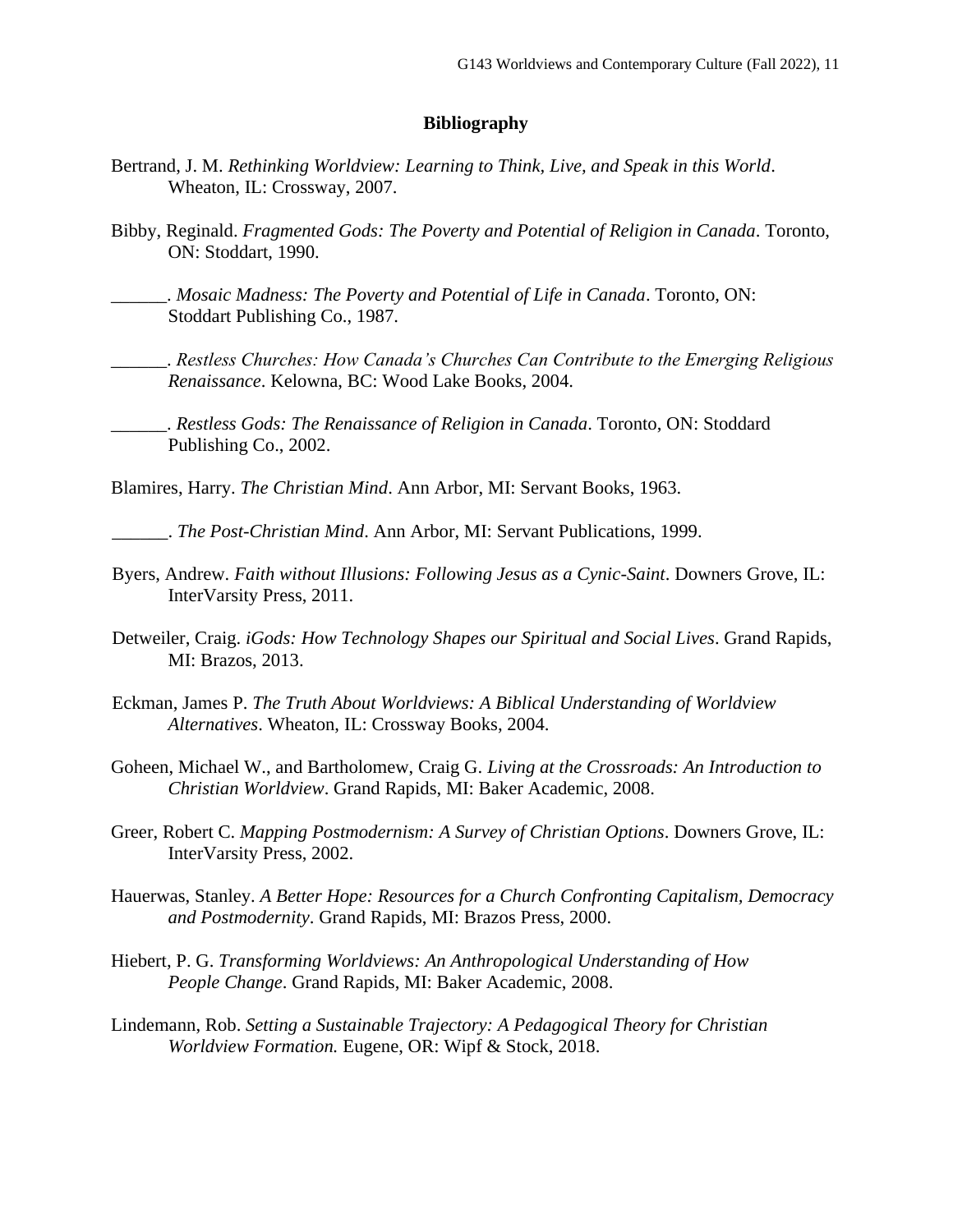- Livermore, David A. *Cultural Intelligence: Improving your CQ to Engage Our Multicultural World*. Grand Rapids, MI: Baker Academic, 2009.
- Middleton, J. Richard, and Walsh, Brian J. *Truth in Stranger Than It Used to Be: Biblical Faith in a Postmodern Age.* Downers Grove, IL: InterVarsity Press, 1995.
- Moreland, J. P., and Craig, William Lane. *Philosophical Foundations for a Christian Worldview*. Downers Grove, IL: InterVarsity Press, 2003.
- Nash, R. H. *Worldviews in Conflict: Choosing Christianity in a World of Ideas*. Grand Rapids, MI: Zondervan, 1992.
- Newbigin, Lesslie. *Foolishnesss to the Greeks: The Gospel and Western Culture*. Grand Rapids, MI: Eerdmans, 1986.
- \_\_\_\_\_\_. *The Gospel in a Pluralist Society*. Grand Rapids, MI: Eerdmans, 1989.
	- \_\_\_\_\_\_. *Proper Confidence: Faith, Doubt & Certainty in Christian Discipleship*. Grand Rapids, MI: Eerdmans, 1995.
- Sire, James W. *Naming the Elephant: Worldview as a Concept*. Downers Grove, IL: InterVarsity Press, 2004.

\_\_\_\_\_\_. *The Universe Next Door: A Basic Worldview Catalog*. 6th edition. Downers Grove, IL: IVP Academic, 2020.

Smith, James K.A. *Desiring the Kingdom: Worship, Worldview, and Cultural Formation*. Grand Rapids, MI: Baker Academic, 2009.

\_\_\_\_\_\_. *Who's Afraid of Postmodernism? Taking Derrida, Lyotard, and Foucault to Church*. Grand Rapids, MI: Baker Academic, 2006.

Taylor, Charles. *A Secular Age*. Cambridge, MS: The Belknap Press, 2007.

- Taylor, Daniel. *The Myth of Certainty*. Grand Rapids, MI: Zondervan, 1992.
- Walsh, Brian, and Middleton, Richard J. *The Transforming Vision: Shaping a Christian Worldview*. Downers Grove, IL: InterVarsity Press, 1984.
- White, Heath. *Postmodernism 101: A First Course for the Curious Christian*. Grand Rapids, MI: Brazos Press, 2006.
- Wilkens, Steve, and Sanford, Mark L. *Hidden Worldviews: Eight Cultural Stories That Shape Our Lives*. Downers Grove, IL: IVP Academic, 2009.